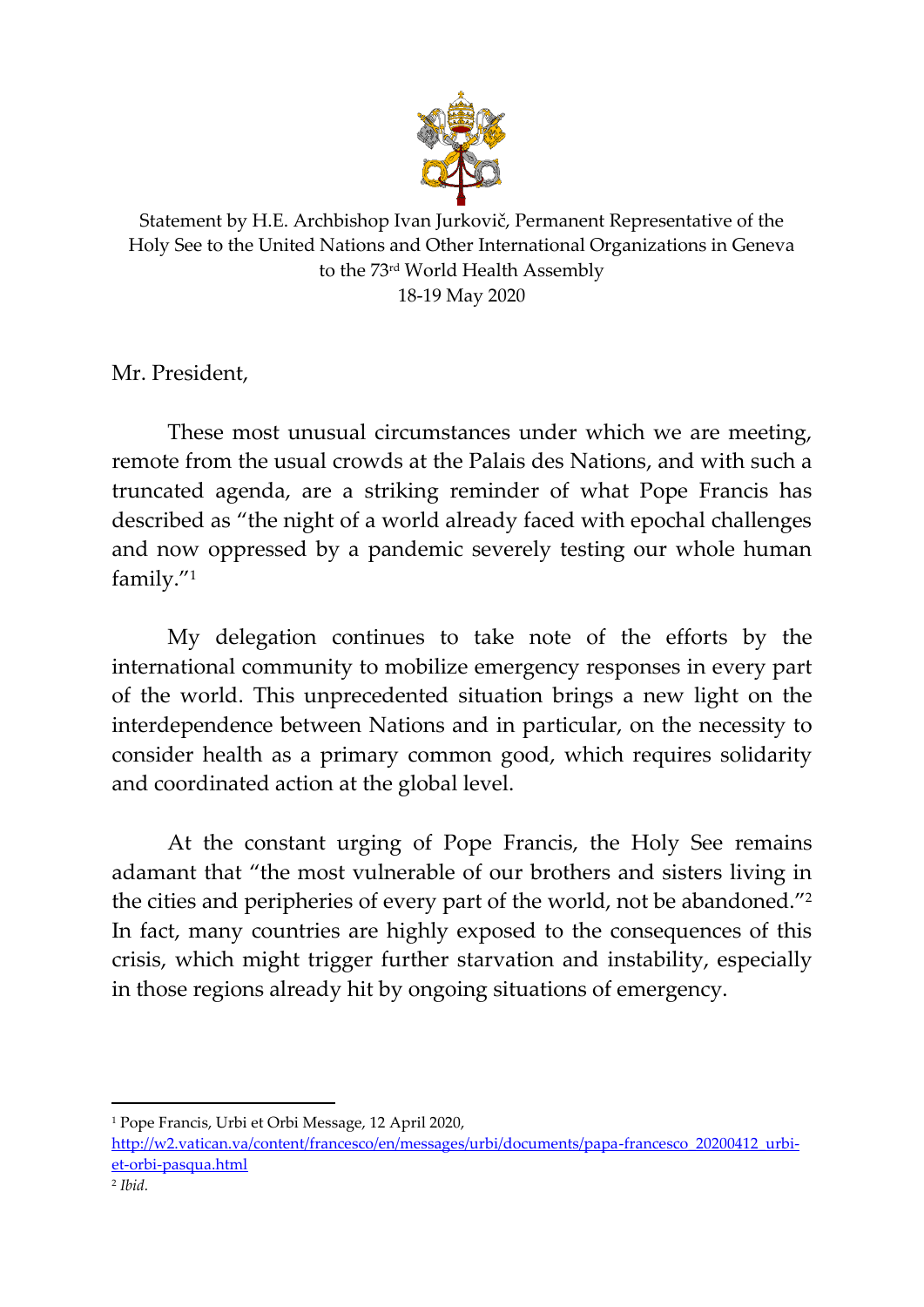Throughout the world, some 5,000 Catholic-inspired hospitals, and more than 16,000 Church-based dispensaries, <sup>3</sup> are complementing and reinforcing the efforts of governments to provide healthcare to all, by assuring that the poorest and most marginalized persons "do not lack basic necessities … such as medicine and especially the possibility of adequate health care." 4 In many places, the Church has made its facilities available to support the global response to the pandemic of Covid-19. Since the beginning of the outbreak, many religious orders, parishes and priests have been on the frontlines, caring for those who have been infected and their families. Moreover, the Holy See has pledged to contribute to the WHO Emergency Fund for the supply of Personal Protective Equipment (PPE) to frontline medical workers and has already made various donations to the regions in need of urgent help. The participation of the Church in this common effort was recently reinforced with the creation of the *Vatican Covid-19 Commission* by Pope Francis. It has already launched several projects to bring help to those populations most affected by the pandemic. In this period of suffering and adversity, my Delegation has also appreciated the efforts of the World Health Organization to remain in dialogue with religious leaders and religious-inspired organizations in the common effort to ensure that religious gatherings are held with all the necessary sanitary measures.

## Mr. President,

In the midst of this pandemic, we are all provoked to generously bring the best of our abilities to tackle the pandemic in all its aspects and in every part of the world, and to look to the future with creativity and hope, so as to give witness to the concrete solidarity that is indispensable for addressing the global challenges of our times. Certain decisions at the international level will have an important impact on the physical and mental health of populations that were already living under difficult humanitarian circumstances even before the pandemic. In this regard, the Holy See would like to reiterate its strong support for the Secretary General's appeal for an "immediate global ceasefire in all corners of the world." This necessarily includes "ceasing all forms of hostility, promoting the creation of humanitarian aid routes, openness to

<sup>3</sup> *Le Statistiche della Chiesa Cattolica,* Agenzia FIDES, 20 Ottobre 2019.

<sup>4</sup> Pope Francis, Urbi et Orbi Message, 12 April 2020.